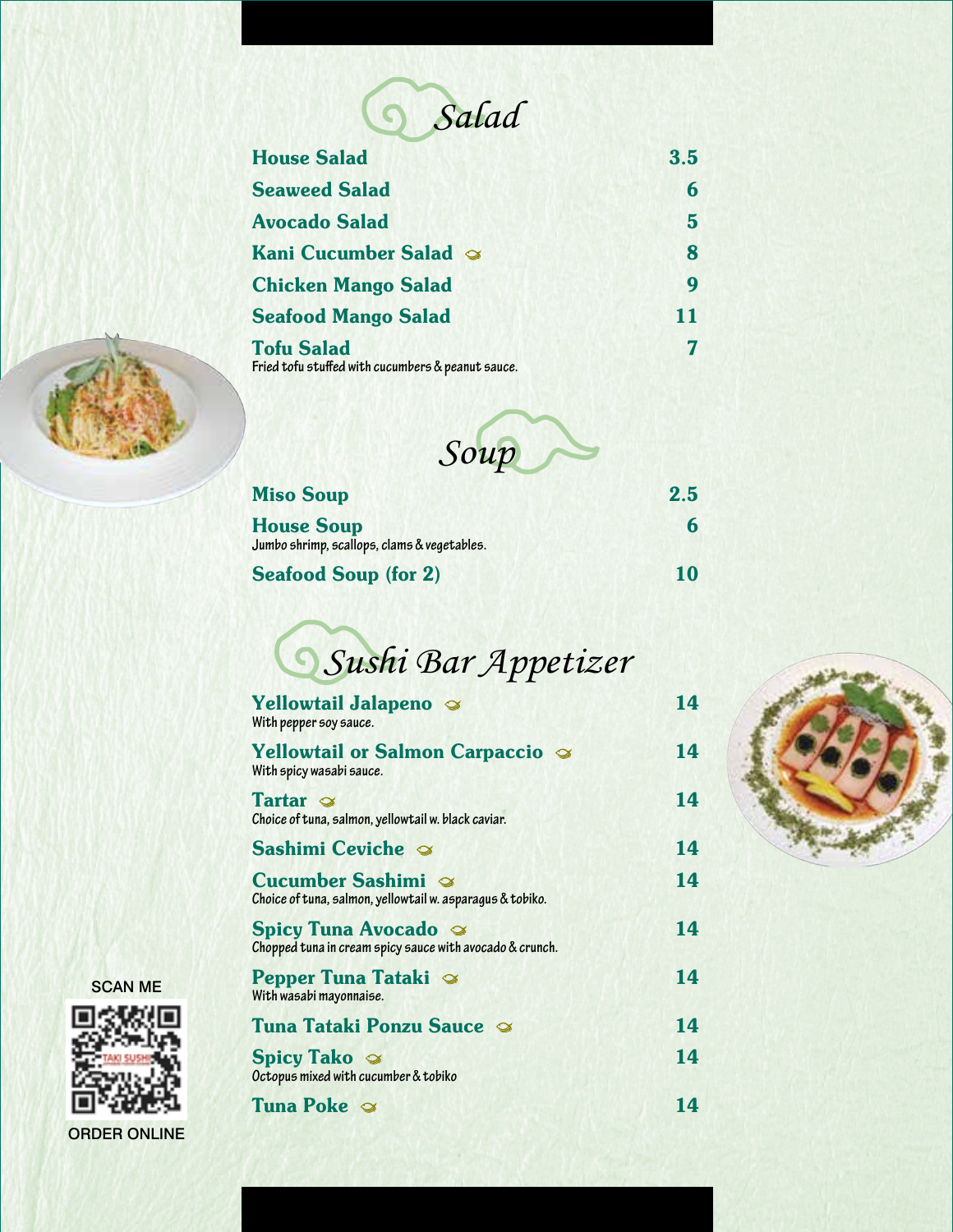## *Kitchen Appetizer*



| <b>Edamame</b>                  | 5   |
|---------------------------------|-----|
| Agedashi Tofu                   | 6   |
| <b>Miso Eggplant</b>            | 6   |
| <b>Shumai</b>                   | 6.5 |
| Wasabi Shumai                   | 6.5 |
| Gyoza (6)                       | 6   |
| <b>Spring Roll (3)</b>          | 4   |
| <b>Beef Negimaki</b> $\infty$   | 12  |
| <b>Golden Mussel (5)</b>        | 8   |
| <b>Calamari</b>                 | 9   |
| <b>Beef Short Ribs</b> $\infty$ | 12  |
| <b>Miso Black Cod</b>           | 13  |
| <b>Garlic Broccoli</b>          | 6   |
|                                 |     |



## *Tempura Appetizer*

| <b>Eel Avocado Seaweed</b>    | 9   |
|-------------------------------|-----|
| Vegetable                     | 6   |
| <b>Sweet Potato</b>           | 6   |
| <b>Shrimp</b>                 | 7.5 |
| <b>Chicken</b>                |     |
| <b>Shrimp &amp; Vegetable</b> | 7.5 |



| Noodle              |
|---------------------|
| <b>Soba or Udon</b> |

| 12 |
|----|
| 12 |
| 10 |
| 9  |
| 10 |
| 12 |
|    |



 $\begin{array}{c}\n\text{Beef} \sim \\
\text{Chicken}\qquad \qquad 7\n\end{array}$ **Chicken** Shrimp 8 8

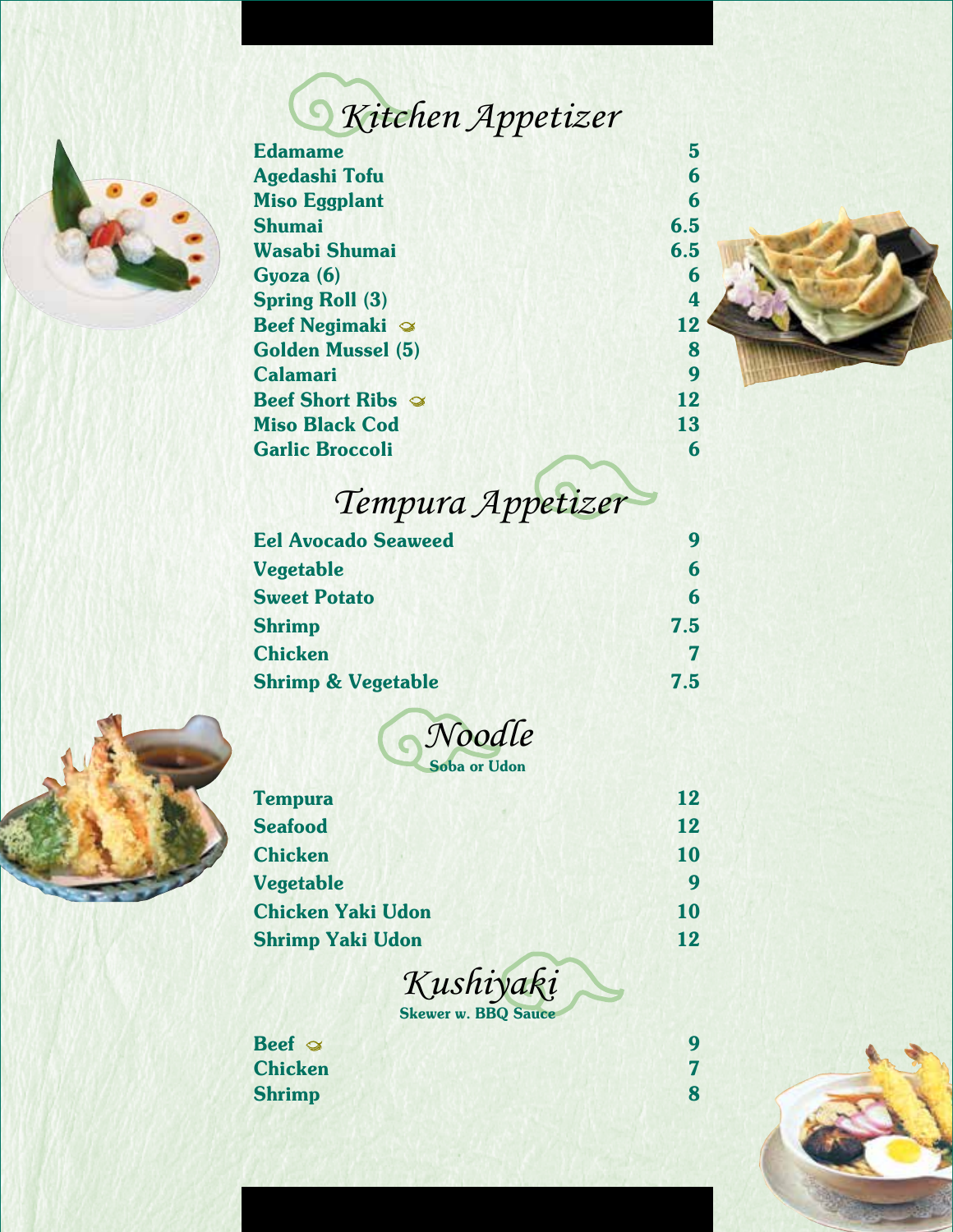

| <b>Chicken Teriyaki</b>       | 16 |
|-------------------------------|----|
| <b>Beef Teriyaki</b> $\infty$ | 19 |
| <b>Salmon Teriyaki</b>        | 19 |
| <b>Shrimp Teriyaki</b>        | 19 |
| <b>Tofu Teriyaki</b>          | 13 |
| <b>Eel Teriyaki</b>           | 23 |
| <b>Chicken Katsu</b>          | 15 |
|                               |    |





| Hibachi |  |
|---------|--|
|         |  |

Served w. Rice, Soup or Salad, Red Pepper, Mushroom & Zucchini

| <b>Chicken</b>              | 17 |
|-----------------------------|----|
| <b>Salmon</b>               | 19 |
| <b>Shrimp</b>               | 20 |
| <b>Beef Steak</b>           | 20 |
| <b>Shrimp &amp; Beef</b>    | 21 |
| <b>Chicken &amp; Shrimp</b> | 20 |
| <b>Scallop</b>              | 20 |
| <b>Beef &amp; Chicken</b>   | 20 |



| <b>Sushi Plate <math>\infty</math></b>                                                                              | 25 |
|---------------------------------------------------------------------------------------------------------------------|----|
| Sashimi Plate $\infty$                                                                                              | 27 |
| Chirashi $\infty$<br>Assorted sliced raw fish on a bed of seasoned rice.                                            | 25 |
| Tekka Don ⊗<br>Sliced tuna on a bed of sushi rice.                                                                  | 26 |
| <b>Sake Don</b><br>Sliced salmon on a bed of sushi rice                                                             | 26 |
| Sushi & Sashimi Combo &                                                                                             | 29 |
| <b>Sushi &amp; Sashimi Combo (for 2)</b> $\infty$<br>15 pcs. sashimi, 8 pcs. sushi, spicy tuna & black dragon roll. | 58 |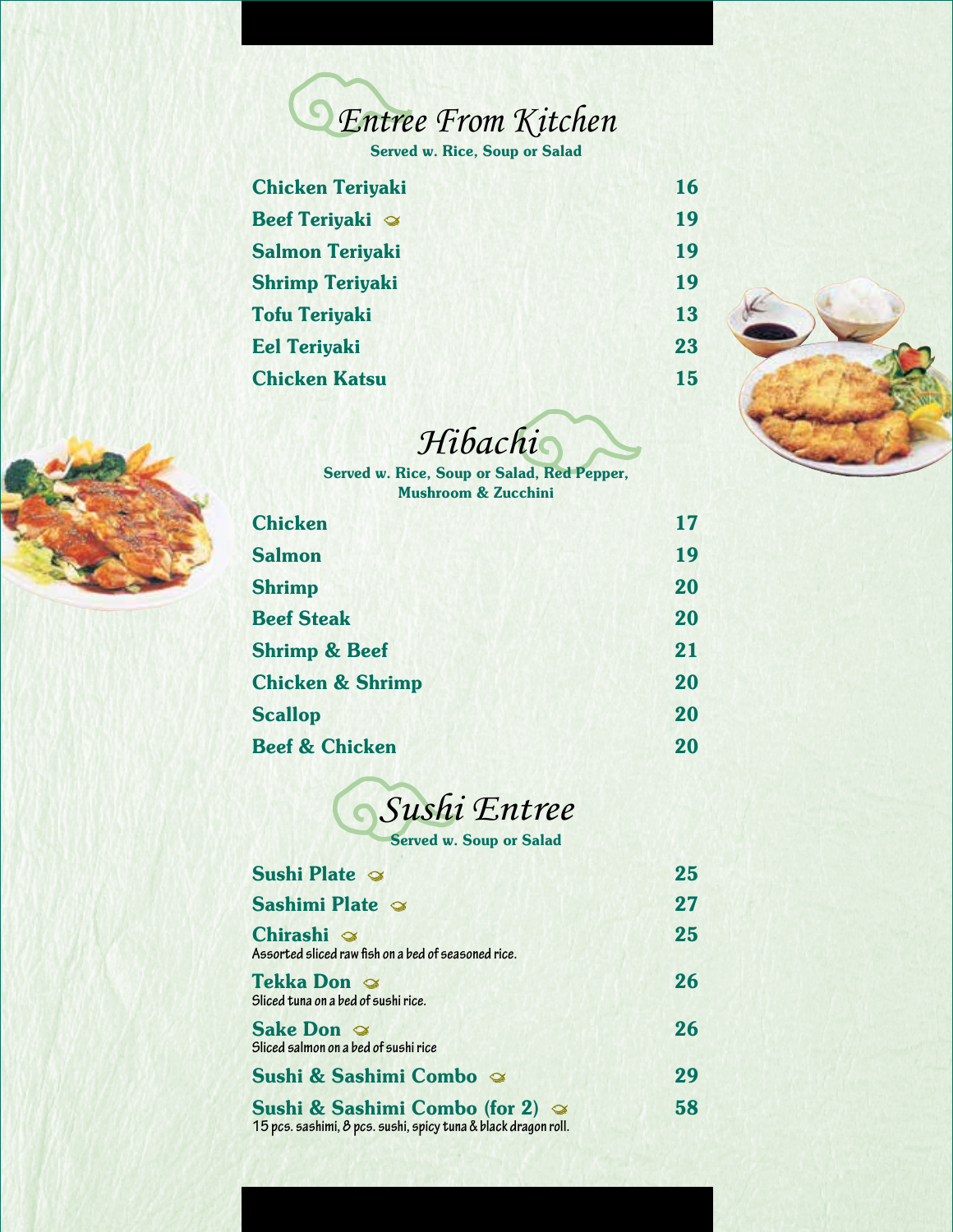

| Tuna $\infty$                          | 3.25                    |
|----------------------------------------|-------------------------|
| White Tuna $\infty$                    | 3                       |
| Escolar $\infty$<br>(super white tuna) | 3                       |
| <b>Spicy Tuna</b>                      | 3                       |
| <b>Black Pepper Tuna</b>               | 3.25                    |
| Yellowtail $\infty$                    | 3.25                    |
| Salmon $\infty$                        | 3.25                    |
| <b>Smoked Salmon</b>                   | $\bf{3}$                |
| Toro (2 pcs) $\infty$                  | 14                      |
| <b>Stripe Bass</b>                     | 3                       |
| Salmon Caviar                          | 3.25                    |
| Tobiko $\infty$                        | 3                       |
| Wasabi Tobiko $\infty$                 | 3                       |
| <b>Black Tobiko</b>                    | 3                       |
| Eel                                    | 3                       |
| Sea Eel (2pcs.)                        | 7                       |
| <b>King Crab</b>                       | 8                       |
| Spicy Lobster (2pcs.) $\infty$         | 10                      |
| <b>Red Snapper <math>\infty</math></b> | 3.25                    |
| <b>Shrimp</b>                          | 3                       |
| <b>Sweet Shrimp (2pcs)</b> $\infty$    | 8                       |
| <b>Spicy Scallop &amp;</b>             | 3                       |
| Squid $\infty$                         | 3                       |
| <b>Octopus</b>                         | 3                       |
| <b>Soft Clam</b>                       | 3                       |
| Sea Urchin $\infty$                    | 8                       |
| <b>Tamago</b>                          | $\overline{2}$          |
| <b>Kani</b>                            | $\overline{2}$          |
| Mackerel $\infty$                      | $\overline{\mathbf{3}}$ |
| <b>Inari</b>                           | $\overline{2}$          |

 $\blacktriangleright$  THIS ITEM CONTAINS RAW FISH Consuming raw or Undercooked Meats, Poultry, Seafood, Shellfish, or Egg May Increase Your Risks Of Food Borne Illness, Especially If You Have Certain Medical Conditions.



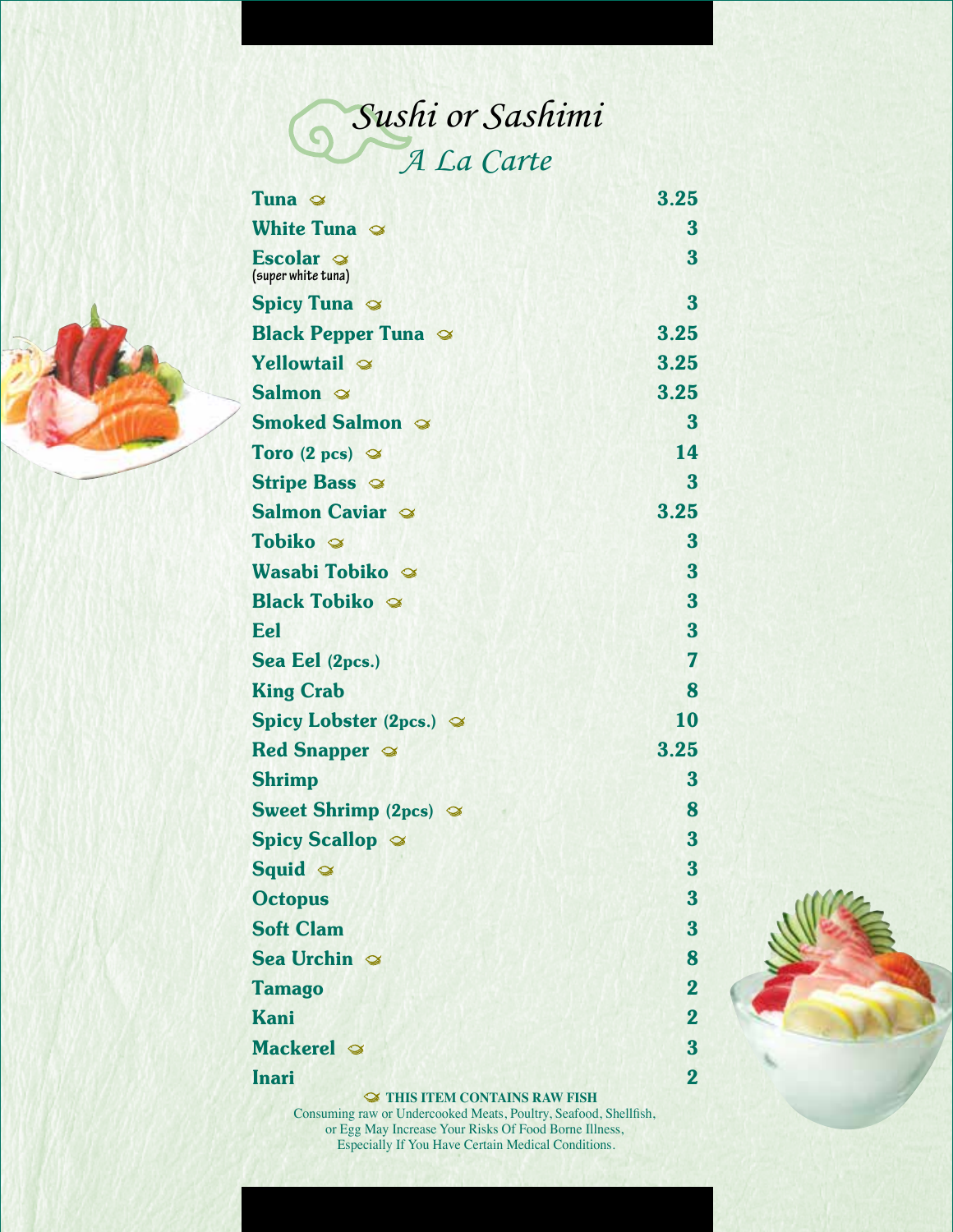

| Rainbow $\infty$<br>Different fish on top of California roll.                                                           | 12.5        |
|-------------------------------------------------------------------------------------------------------------------------|-------------|
| <b>Dragon</b><br>Eel, cucumber, tobiko in, avocado out.                                                                 | 12.5        |
| Spider $\infty$<br>Deep fried soft shell crab.                                                                          | 12.5        |
| <b>Manhattan</b> $\otimes$<br>Spicy kani, tuna, salmon, avocado out.                                                    | 13.5        |
| New York $\infty$<br>Tuna, avocado, tobiko in, salmon, avocado out.                                                     | 13.5        |
| <b>Black Dragon</b><br>Shrimp tempura in, eel avocado out.                                                              | 14.5        |
| Tokyo $\otimes$<br>Spicy tuna crunchy in, tuna, yellowtail, avocado out.                                                | 14.5        |
| <b>Black Pepper Tuna</b><br>Seared pepper tuna, avocado in, black tobiko out.                                           | 13.5        |
| $\mathbf{H}$ appy $\mathcal{D}$<br>Tuna, salmon, yellowtail, cucumber in, tobiko, wasabi tobiko out.                    | 13.5        |
| Kirin $\infty$<br>Deep fried kani, spicy tuna, crunchy in, salmon out.                                                  | 10          |
| <b>Iso Maki</b> $\otimes$<br>Spicy tuna, yellowtail, tobiko, seaweed salad, avocado, cucumber in,<br>white seaweed out. | 13.5        |
| <b>Mango</b><br>Eel, tobiko, crunch in, avocado, fresh mango out.                                                       | 13.5        |
| Spicy tuna crunch in, avocado out.                                                                                      | 11.5        |
| <b>Volcano</b> $\otimes$<br>Baked salmon on top of California roll w. spicy sauce.                                      | 12.5        |
| <b>Pearl Roll</b> $\infty$<br>Fried oyster inside, spicy salmon, avocado outside w. special sauce.                      | 13.5        |
| Golden Roll $\,\,\approx\,\,$<br>Salmon, cilantro, mango inside w. salmon on the top, served w. mango dressing.         | 14.5        |
| Ninja Roll $\heartsuit$<br>Deep fried soft shell crab in, spicy tuna, avocado out.                                      | 14.5        |
| Sex on the Beach Roll $\infty$<br>Shrimp tempura, spicy tuna in, top of escolar, avocado and caviar.                    | <b>14.5</b> |

## $\blacktriangleright$  THIS ITEM CONTAINS RAW FISH

Consuming raw or Undercooked Meats, Poultry, Seafood, Shellfish, or Egg May Increase Your Risks Of Food Borne Illness, Especially If You Have Certain Medical Conditions.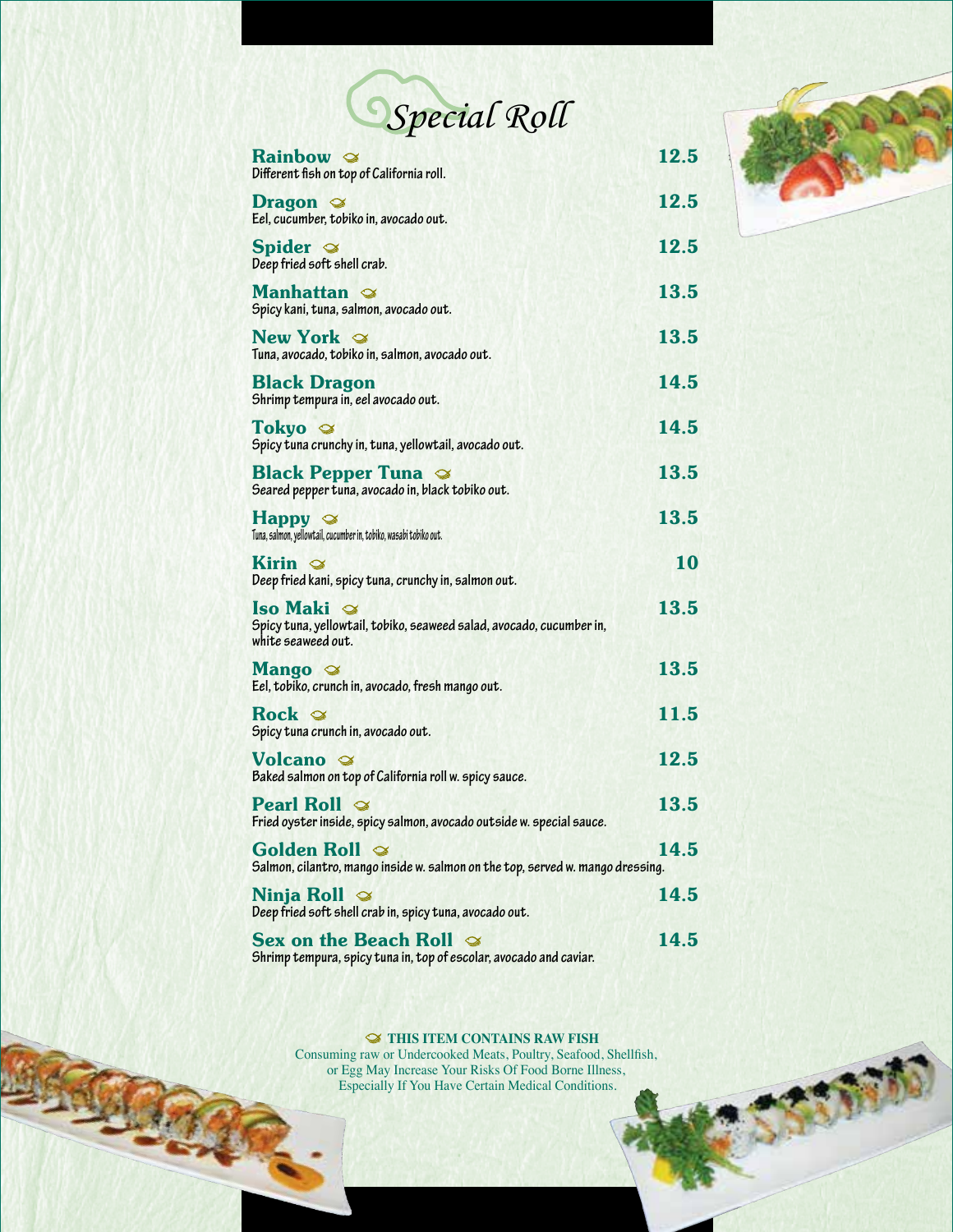| <b>Lobster Roll</b> $\infty$<br>Lobster meat, mango, avocado w. soy sheets.                                | 12.5 |
|------------------------------------------------------------------------------------------------------------|------|
| New Wave $\mathcal{D}$<br>Shrimp tempura in, spicy tuna crunch on top.                                     | 14.5 |
| <b>Red Dragon</b> $\otimes$<br>Spicy tuna, crunch, topped w. pepper tuna, avocado.                         | 14.5 |
| King Crab Special $\infty$<br>King crab, avocado in, spicy tuna, crunch top.                               | 18   |
| <b>Fuji Roll</b> $\infty$<br>Tuna, salmon, avocado, tobiko.                                                | 9.5  |
| <b>Mayflower Roll</b><br>Spicy crab meat, mango in, seared tuna out.                                       | 14.5 |
| <b>Sunflower Roll</b> $\infty$<br>Spicy tuna, cilantro and crispy scallop inside. Eel and avocado outside. | 14.5 |
| <b>Mexican Roll</b> $\infty$<br>Spicy tuna with tempura crunch.                                            | 8.5  |



*Fusion Style Sushi* With Special Sauce

Each Order Comes with 2 Pieces 7

 Tuna with Spicy Tofu Salmon with Mango Yellowtail Jalapeno with Caviar White Tuna with Avocado Red Snapper with Seaweed Salad

 $\mathcal D$  THIS ITEM CONTAINS RAW FISH Consuming raw or Undercooked Meats, Poultry, Seafood, Shellfish, or Egg May Increase Your Risks Of Food Borne Illness, Especially If You Have Certain Medical Conditions.